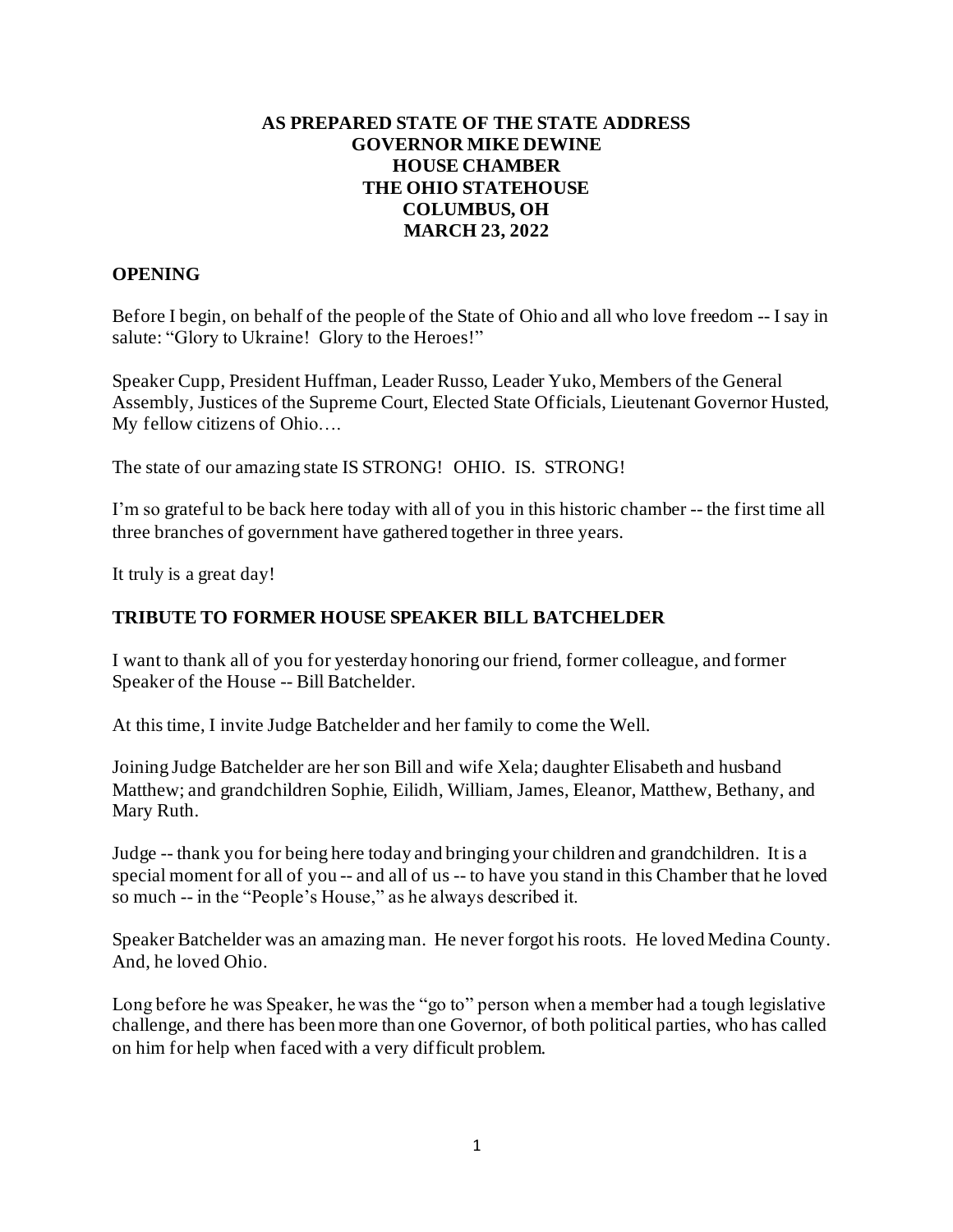In his farewell address to the Legislature, the Speaker reminded us that "it is the ultimate responsibility of all of us to [keep our Republic]" and that we all must "stand strong" to protect it. And so today, let his words remind us of our obligation as public servants and our duty to the people we were elected to serve.

To the Batchelder family, we are honored to pay tribute to Speaker Batchelder today.

## **OUR WORK TOGETHER**

Mr. Speaker, Mr. President, Members of the General Assembly -- While no Governor and General Assembly agree on everything, there are core truths and fundamental values that we all share.

What unites us is stronger than what divides us, and I know that we are solidly united in our deep love for Ohio and in our belief that EVERY Ohioan deserves the chance to succeed -- no matter their zip code; no matter if they live in Appalachia, in our cities or in our suburbs; no matter who their parents are.

They deserve the chance to get a good-paying job, to raise a family comfortably, to be secure in their future, and to live their version of the American Dream.

Mr. Speaker, Mr. President, Members of the General Assembly -- Thank you. Thank you for believing in the future of our state and for investing in the things that will build a firm foundation that can lift all Ohioans.

In my previous State of the State Address, I asked you -- and I asked the people of Ohio -- "to invest in things where the returns will not all be immediate." I said that "in many cases, we will not see results during this Administration or even in our lifetimes. Yet, we still must act!"

And act you did!

Together, we have invested in the PEOPLE of Ohio.

My friends, I want to start by talking about some of the significant investments we have made, and then I will talk about the work that remains to be done.

Let's first talk about what we have done for our children, for they are our future.

With your support, we are helping Ohio's youngest, most vulnerable children get the best possible start in life by doubling our investment in Ohio's voluntary home visiting programs, where trained professionals meet regularly with new and expectant moms to teach valuable parenting skills.

We are making important investments in similar services so that fewer Ohio babies are born exposed to opiates.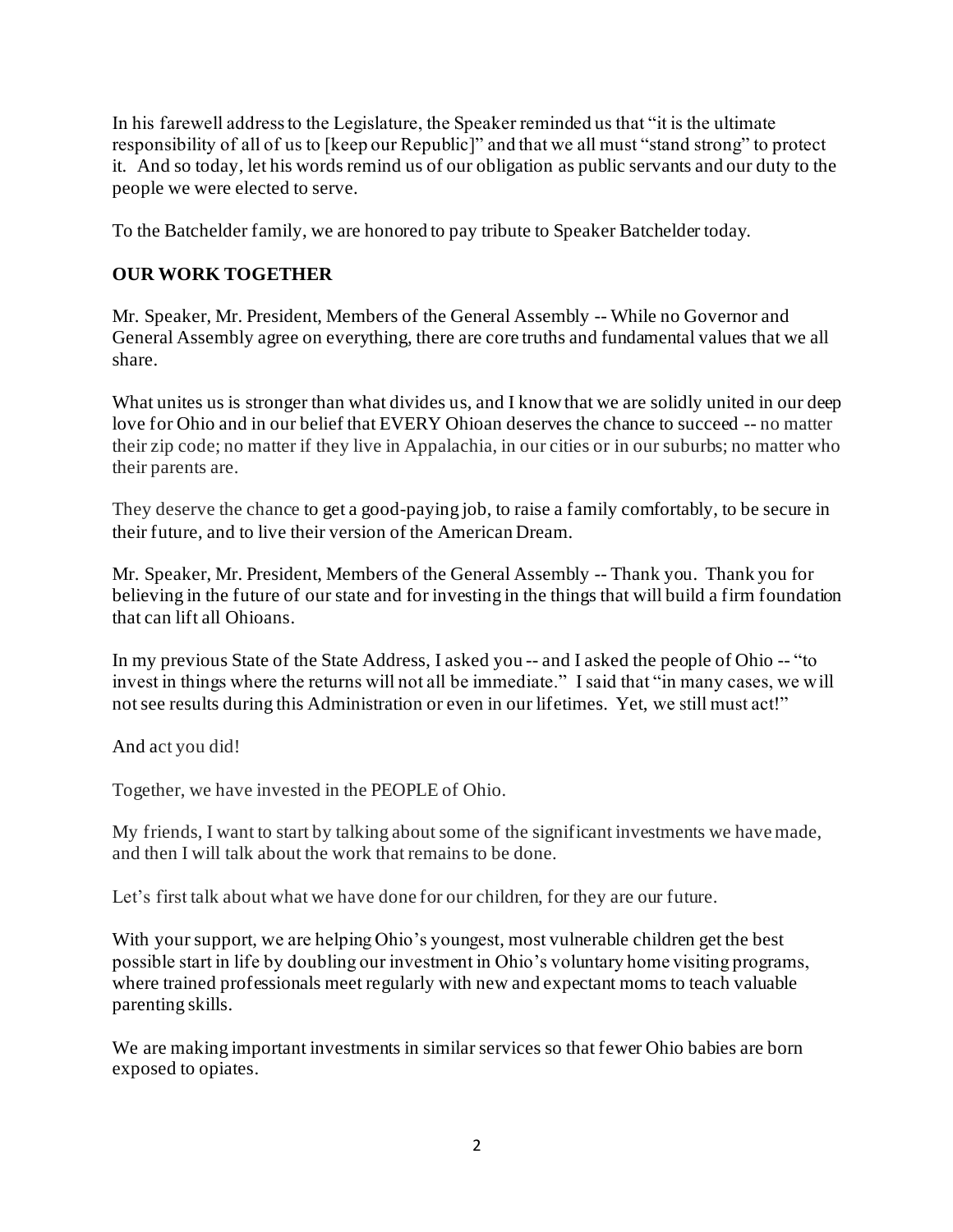And, we are working so that children do not grow up with life-long brain damage from toxic lead paint that's peeling from walls in their homes.

Together, we are ensuring that more at-risk, pregnant mom will have a roof over their heads, because inadequate housing is a huge risk factor for infant and maternal mortality, and we've worked to protect those who cannot protect themselves -- the unborn.

By increasing eligibility levels and access to quality childcare, we are empowering thousands more families to take on full-time, full-year employment, promotions, and higher-wage jobs, and we've taken significant steps to change our child welfare system so that the health and safety of the child always comes first!

Because of your support, we have enabled thousands of Ohio seniors to stay in their own homes longer, and we've helped those with disabilities to gain fulfilling employment and live more independently.

In the last two years, we've realized that when you need healthcare and behavioral health services, a virtual visit can save time and money, so we've eased restrictions on telehealth services to expand access to care. In December, I signed House Bill 122, sponsored by Representatives Fraizer and Holmes and Senators Huffman and Antonio, to expand insurance coverage of telehealth -- and I am pleased to say that this new law takes effect today!

Members of the General Assembly, we are blessed in Ohio with an abundance of water. We are the stewards of this precious resource. And together, we have taken unprecedented steps to preserve that water and make it accessible to all Ohioans.

We are now, with your help, in our fourth year of H2Ohio -- our visionary plan to rid Lake Erie of toxic algae blooms, which threaten the drinking water of nearly three million of our fellow citizens. And, we have repaired and replaced decades-old, lead water pipes. Now, with the placement of new lines that never existed before, there are parts of Ohio where -- for the very first time -- citizens will not have to travel miles to get clean drinking water!

Together, we are investing in our neighborhoods to demolish dangerous, decaying, unsightly buildings and to clean up hazardous, brownfield properties to spur economic development. And, we are closing the digital divide in Ohio, with the goal that everyone in Ohio will have the necessary broadband services on which our citizens depend for everything -- from homework to healthcare!

I want to recognize and thank Lieutenant Governor Husted for spearheading this effort.

He has also worked diligently with you as we have invested significantly in career education, job training, and workforce development to help give every Ohioan an opportunity to get a satisfying and well-paying job. We'll be working with you to provide additional help to our career centers, community colleges, and four-year universities to provide them advanced, high-tech equipment for even better training for the jobs of the future.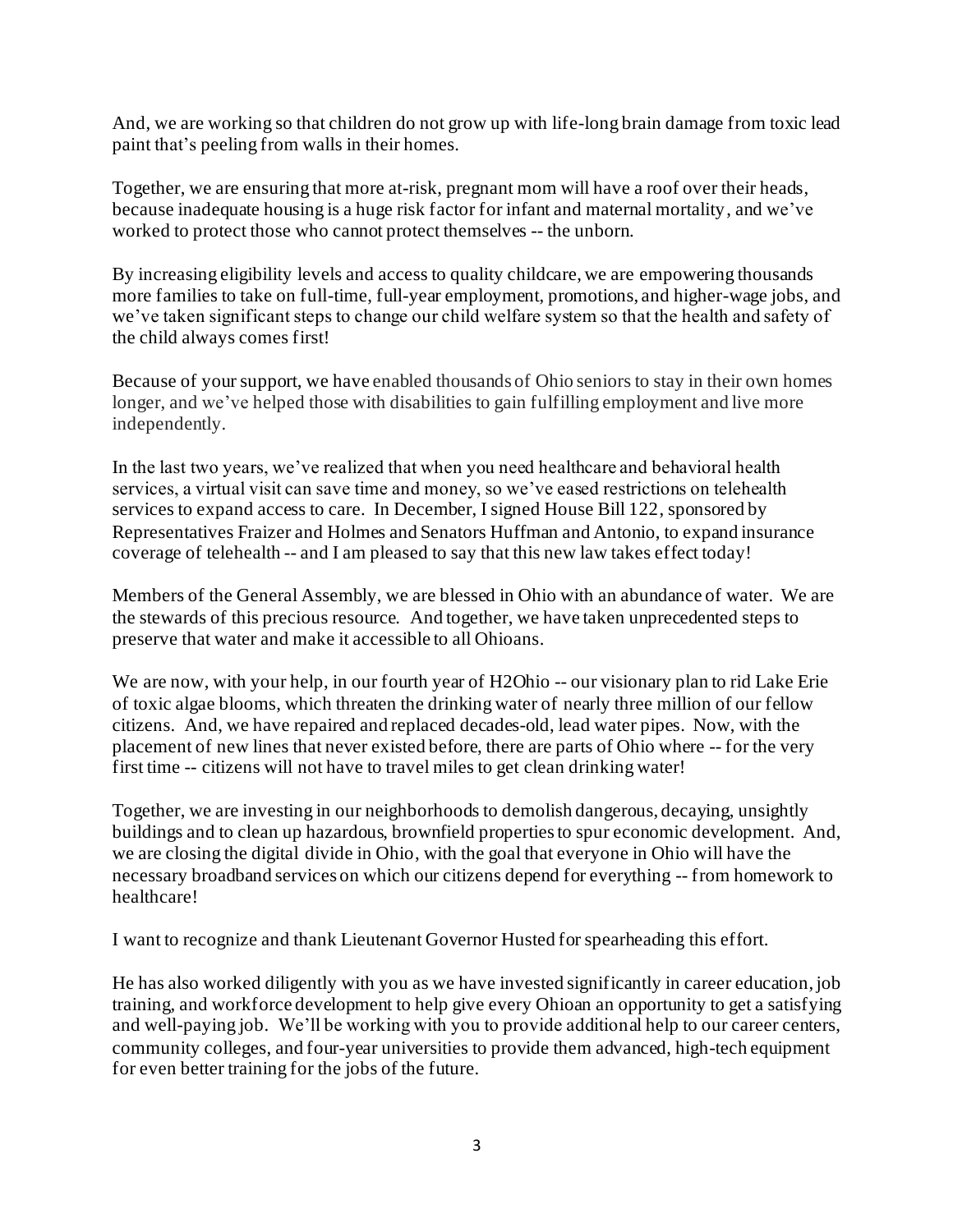With help from you and JobsOhio, we are positioning our state to become a global leader in science, technology, and medicine through the launch of three, cutting-edge "Innovation Districts" in Cincinnati, Cleveland, and Columbus. They are poised to produce 60,000 jobs over the next ten years and generate billions of dollars in pioneering, life-saving research and development.

And -- while some people talk of defunding the police -- we are doubling down on our support for law enforcement by giving them more resources to keep our communities safe!

Working together, we've slashed state spending by a whopping \$1.2 billion! And, we cut taxes by more than \$3.6 billion -- creating Ohio's lowest taxes in more than 40 years, leaving more money for businesses to re-invest in our economy and more money in the pockets of our fellow Ohioans!

And to think -- to think we have done all these many things -- all of them -- during a once-in-ahundred-years pandemic!

# **COVID PANDEMIC**

Though we have had many shared successes, the past couple of years certainly been difficult for Ohioans, and we continue to pray for those who died from COVID, and we pray for their families.

My Fellow Ohioans -- Two years-ago at this time, we began our battle against an invisible and deadly enemy. Here in Ohio -- you did what Ohioans always do.

You rallied together. You made extraordinary sacrifices. And, you showed the world that Ohioans are RESILIENT!

We owe such a debt to our healthcare workers -- our nurses and our doctors -- our first responders, frontline workers, grocery store clerks, restaurant workers, local health department personnel, teachers, educators, and so many, many others -- all of whom have stepped up in countless ways over these past two years.

At this time, I would like to ask our Ohio National Guard Adjutant General, John Harris, to stand. General Harris, on behalf of all Ohioans, we thank you. We thank you and the members of the Ohio National Guard for your tireless efforts during the pandemic and for all that you do every single day to help us and to protect us.

Our Guard members responded to every call when asked during the pandemic -- from testing to vaccinations. They assisted with staffing at our nursing homes, and most recently, they worked in more than 64 hospitals and at 21 testing sites across Ohio, preventing a crisis in care during the recent Omicron surge.

Members of our Guard also traveled to the southern border in Texas and Arizona to help stop the influx of deadly fentanyl and other lethal drugs into our state and into nation.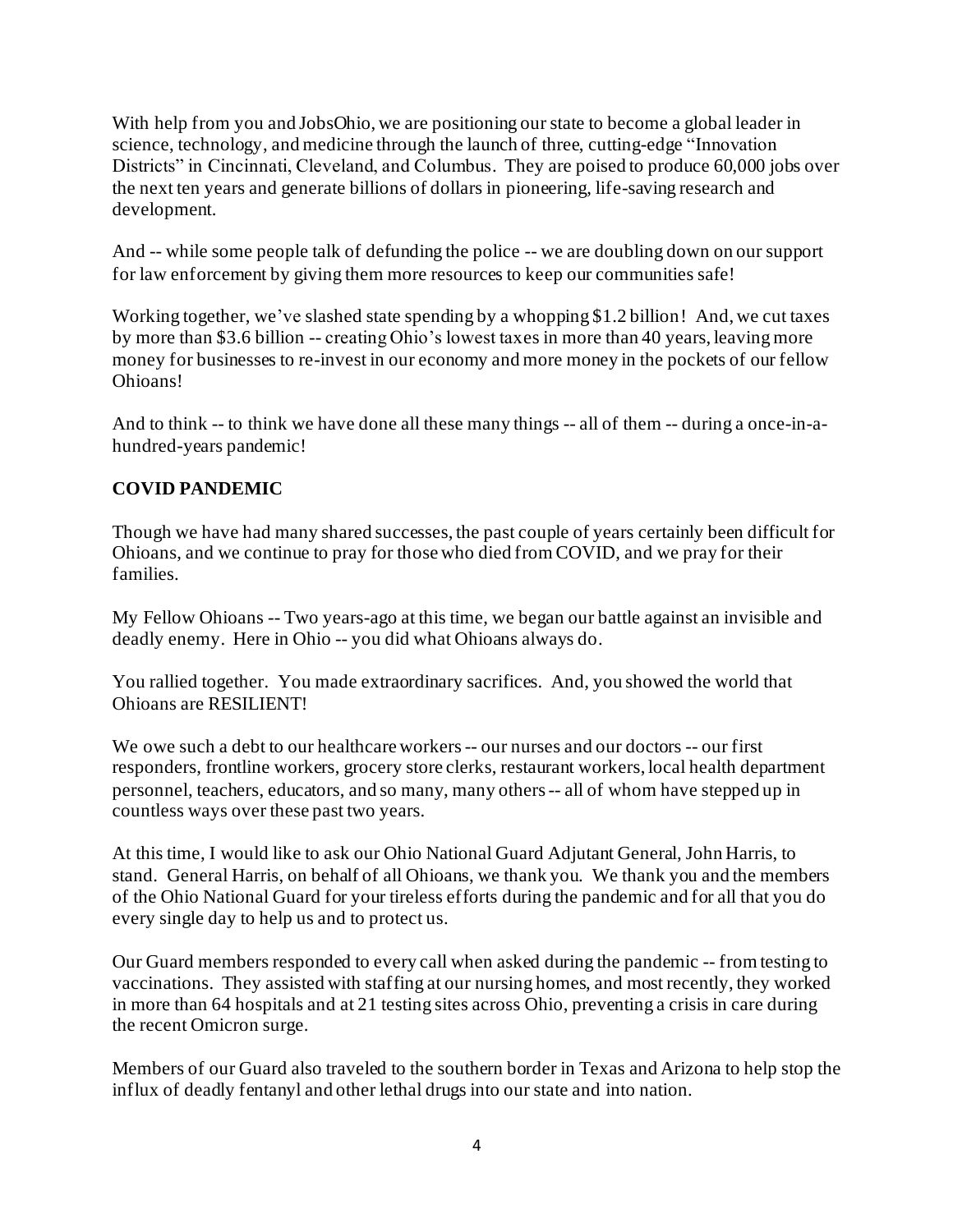So, I want to thank them, and I want to thank all the men and women in the military and in law enforcement and our firefighters, who risk their lives every single day to protect us -- and we must remember all the Ohioans who have made the ultimate sacrifice.

Please join me now in a moment of silence for Marine Gunnery Sergeant James W. Speedy from Cambridge. He died Friday night during a NATO training exercise. We pray for him. We pray for his family.

[MOMENT OF SILENCE]

### **OHIO HAS ASSETS**

Members of the General Assembly -- This is Ohio's time!

People are returning to the heartland! They are coming to Ohio because we have lower taxes, a strong business climate, and a good regulatory environment -- made better by recently enacted Senate Bill 9, sponsored by Senators Roegner and McColley!

But, my friends, it is so much more than this. It's also about the great quality of life we have here in Ohio!

No matter where you live in Ohio, you're within driving distance of amazing art, theater, and major league sports teams!

We have 14 public universities, 74 private colleges and universities, 23 community colleges, and a host of great career centers all over Ohio!

And, we have a world-class State Fair that is BACK this year!

There is simply no better place to raise a family than Ohio! No better place to live. No better place to start or grow a business. And no better place that provides more opportunity than Ohio!

What Wilbur Wright said 100 years ago is still true today: "If I were giving a young [person] advice as to how [they] might succeed in life, I would say . . . pick out a good father and mother, and begin life in Ohio!"

My friends -- Now is the time to seize our Ohio moment!

Our economy is surging! Our state budget is on firm footing. Our bond rating is the highest it has been since 1979. Our unemployment rate is only 4.3 percent -- near historic lows. And, manufacturing is flourishing!

Ohio has always been a manufacturing state. But now -- now we are bringing the highest tech manufacturing known to man into the State of Ohio, and the world is taking notice!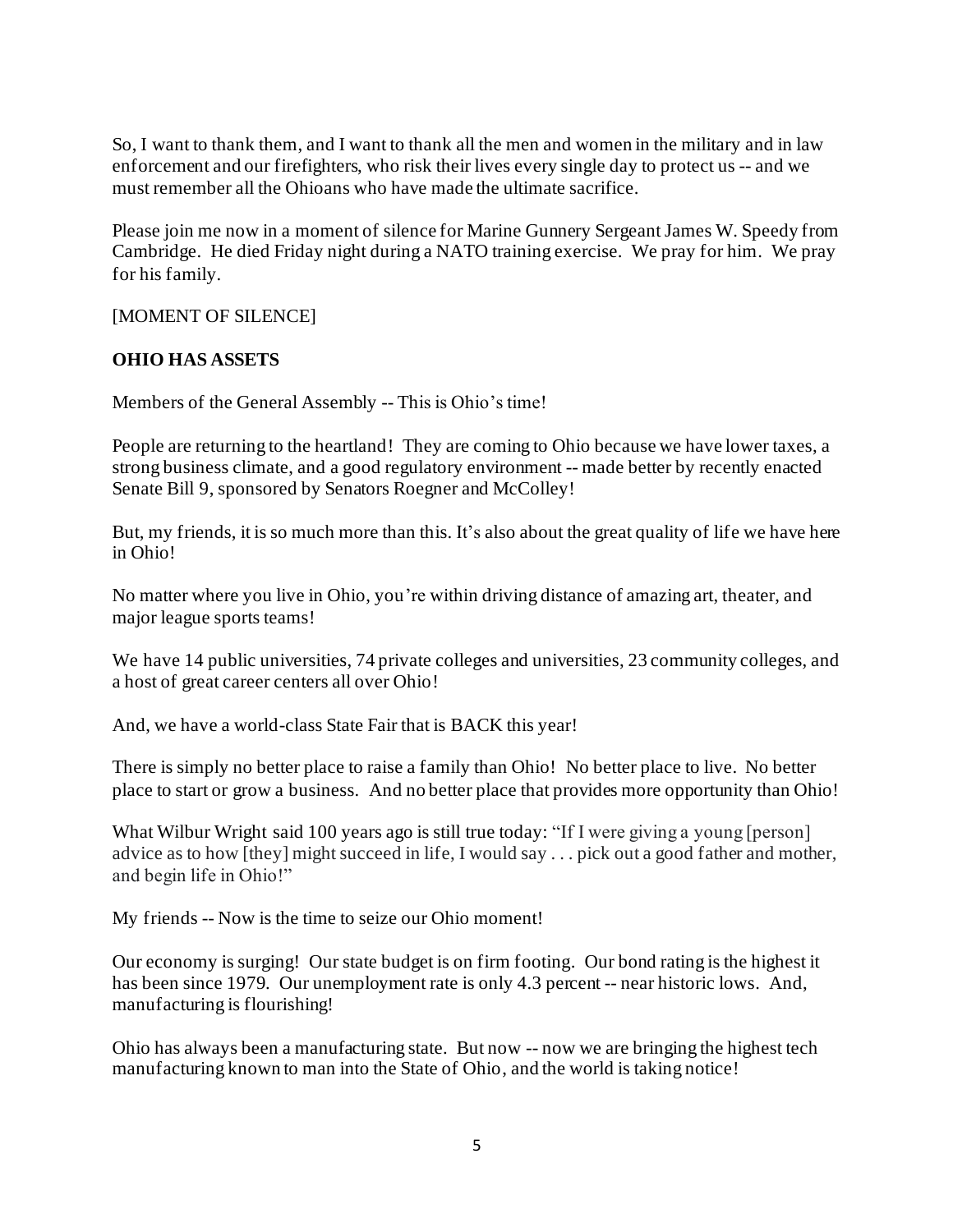Just a few short weeks ago, we announced the single, largest economic development investment by one company in the history of the State of Ohio! Intel Corporation will be investing \$20 billion in Ohio, just in its first phase, to build two new, state-of-the-art fabrication facilities to make semi-conductor chips. This will impact not just Central Ohio, but our entire state as many of their suppliers move to Ohio.

To all of you -- Thank you -- thank you for helping make this deal a reality! It's a game-changer for our state and will have positive economic ripple effects across Ohio. Your support of the Mega Projects Legislation through House Bill 110 made a big difference.

But, Ohio's economic success is not limited to Intel. New manufacturing companies are locating all over Ohio. They could have gone anywhere. They chose Ohio!

Just a few examples:

Cleveland-Cliffs built a state-of-the-artsteel plant in Toledo.

Sherwin Williams is building a new research facility in Brecksville, and they are building their new headquarters in downtown Cleveland.

Leading aerospace company, Sierra Nevada Corporation, recently set up operations in the Miami Valley.

And then there's Global Cooling in Athens County, Ultium Cell in the Mahoning Valley, Nestle-Purina in Clermont County, and so many, many more.

My friends -- Ohio is taking off! And, all of us in this Chamber are building the environment in this state, where every Ohioan can have a better life, and where Ohio kids can dream -- and those dreams can really come true.

But our work is not done. In many ways, it is just beginning.

Ohio will not rise to its highest level unless we do even more than we already have in several important areas. Let me begin by talking about mental health.

### **MENTAL HEALTH**

I am proud of the work we have started together -- and we have done a lot in the area of mental health. For example, we have started the reform of Medicaid out of our shared-commitment to multi-system kids, through a program we call OhioRISE. Under OhioRise, children who have multiple medical and behavioral health challenges will now get the help they need -- in their own communities. Parents will no longer be forced to give up custody in order to get their children the help they need -- and families will stay together.

We have also worked to create a landmark program to address the mental and physical health needs of children right in their own school buildings!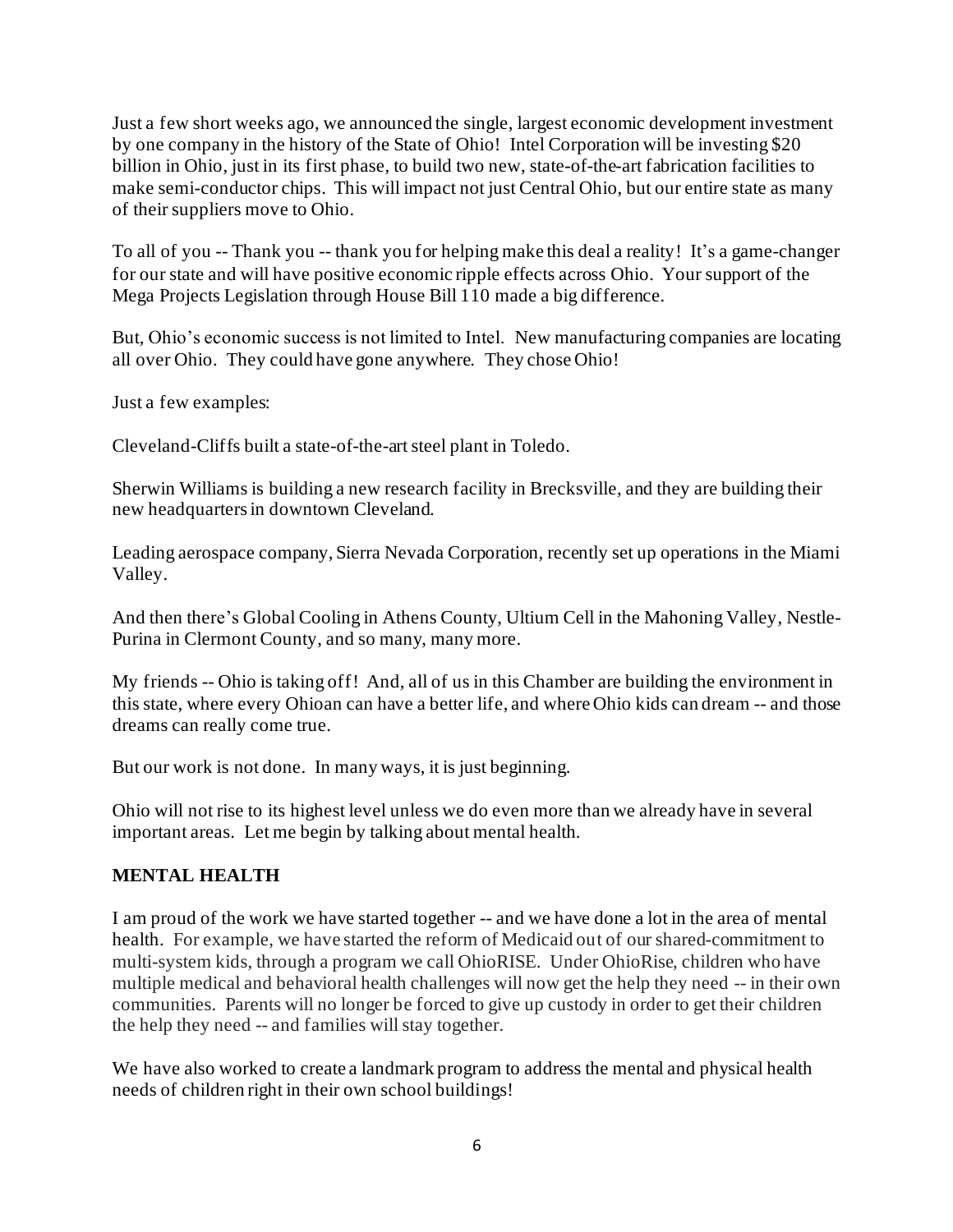We've specifically focused dollars for schools across Ohio to provide for on-site medical clinics; additional counselors and mental health services; prevention and after-school care; family supports, such as English classes and access to healthcare; as well as new training and programming around childhood trauma and mental health for our most vulnerable kids.

We are helping struggling families get better access to addiction and mental health treatment, so that their children don't end up in foster care. And, we have more than doubled medicationassisted drug treatment capacity across Ohio, and have dramatically increased crisis stabilization services.

But -- despite our best efforts so far, it still is not enough.

Mental illness remains on the rise in Ohio. Suicide is one of the top ten causes of death for Ohioans ages 10 to 64, with the rate rising in rural Ohio and in our communities of color. Accidental drug overdose deaths remain at record levels. The shared adversity of the COVID pandemic has worsened rates of depression, anxiety, addiction, and post-traumatic stress disorder. Access to care still remains elusive for too many Ohioans. And over 40 percent of Ohio children have experienced one or more Adverse Childhood Experiences, putting them at higher risk for lifelong health and mental health challenges.

Now, to better understand how we got here, let's go back in history. Let's go back 60 years to the federal Community Mental Health Act of 1963, when hundreds of thousands of women and men with brain disorders were released from psychiatric hospitals, promised -- as President Kennedy said at the time -- that "the cold mercy of custodial care would be replaced by the open warmth of community."

Despite good intentions -- tragically -- that promise was never kept -- not nationally, nor in Ohio -- and the community system was never fully built.

Ohio closed psychiatric hospitals without prevention or residential services in place and without building full capacity outpatient care. Many Ohioans in need of support became homeless or languished in jail or in prison.

And now -- every day in Ohio, we have families in crisis. They need immediate help. And too often, they have nowhere to turn, no idea where to go, so their loved ones suffer -- and sometimes, these individuals -- our friends, our family members -- die needlessly.

We can change this.

While we can never fully remedy the mistakes of the past, we can resolve to change the course of history moving forward by making help visible, accessible, and effective in all communities in Ohio. We can do this by investing significantly more resources in the following:

1. We must grow our behavioral health workforce;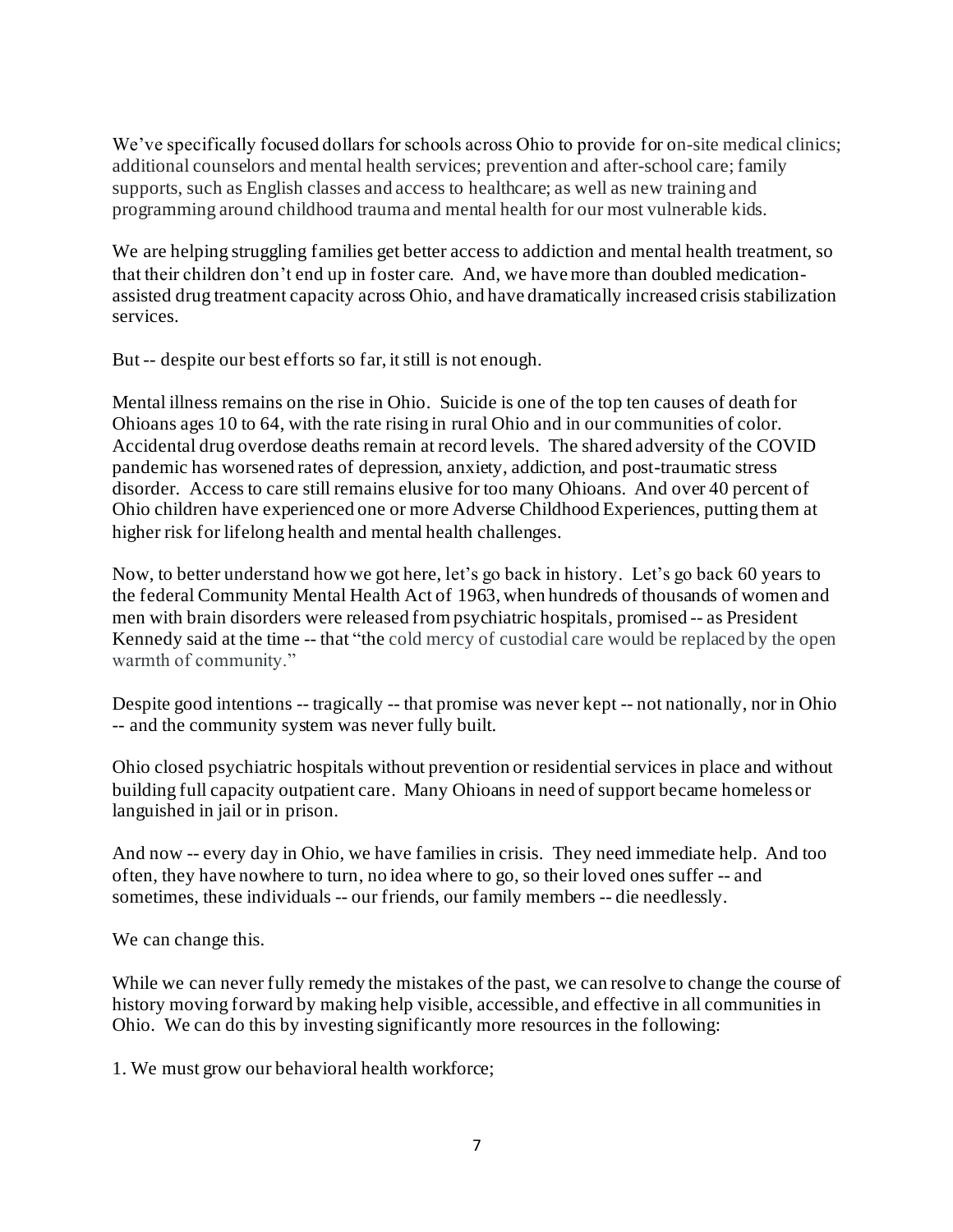#### 2. By increasing research and innovation; and

3. By building a community capacity for care that offers better crisis response services and treatment, increased prevention efforts, and more residential and outpatient services.

Seated in the Gallery today next to the First Lady is my long-time friend, Terry Russell and his wife Retta and their son Luke. Terry leads Ohio's chapter of the National Alliance on Mental Illness. I have met no stronger advocate for those suffering from mental illness and their families -- the "real heroes," as Terry calls them. After 50 years of dedicated work, he will be retiring later this year.

I know that Terry shares my goal for Ohio to lead the world in behavioral health research, community care, and workforce development. Ohio can be the model.

The future Ohio that I envision has the best, most robust behavioral health workforce in the country -- a workforce that is hailed as heroic and valued as a vital part of our healthcare system.

I see an Ohio with expanded residential and community-based, outpatient treatment options, so fewer Ohioans need to be institutionalized or placed in long-term hospital care.

I see an Ohio that catches and treats mental health problems and addiction at their earliest onset to lessen the chances of life-long challenges.

I see an Ohio where families get support in their own communities and at school, so that teachers can teach, kids can learn, and parents can worry less, because ALL kids benefit when every child has the support to be physically and mentally healthy and the opportunity to live up to their Godgiven potential.

I see an Ohio that harnesses the innovative potential of our research colleges and universities to conduct strategic, cutting-edge research. . . an Ohio with fewer emergency room visits, and where fewer Ohioans with mental illness are living on the streets. . . an Ohio where mental illness isn't criminalized, lessening pressure on the criminal justice system.

In the Ohio I see -- fewer families face the unimaginable grief of losing a son, a daughter, a brother, a sister, or a parent to suicide or overdose. Shame, fear, stigma, and embarrassment are erased. Mental illness is treated as a health issue -- not as a crime. And, those who seek help are met with respect -- and treated with the dignity they deserve.

Realizing this vision will require us to take a giant step forward. But, if we build on our successes and the work we have started together, we can truly bring about lasting change.

My friends, the system isn't broken -- it was just never fully built, and it does not exist everywhere in Ohio…. YET!

And so, we must build it! We must do the work that has never been done. We must fulfill the promises made over 60 years ago, but never kept.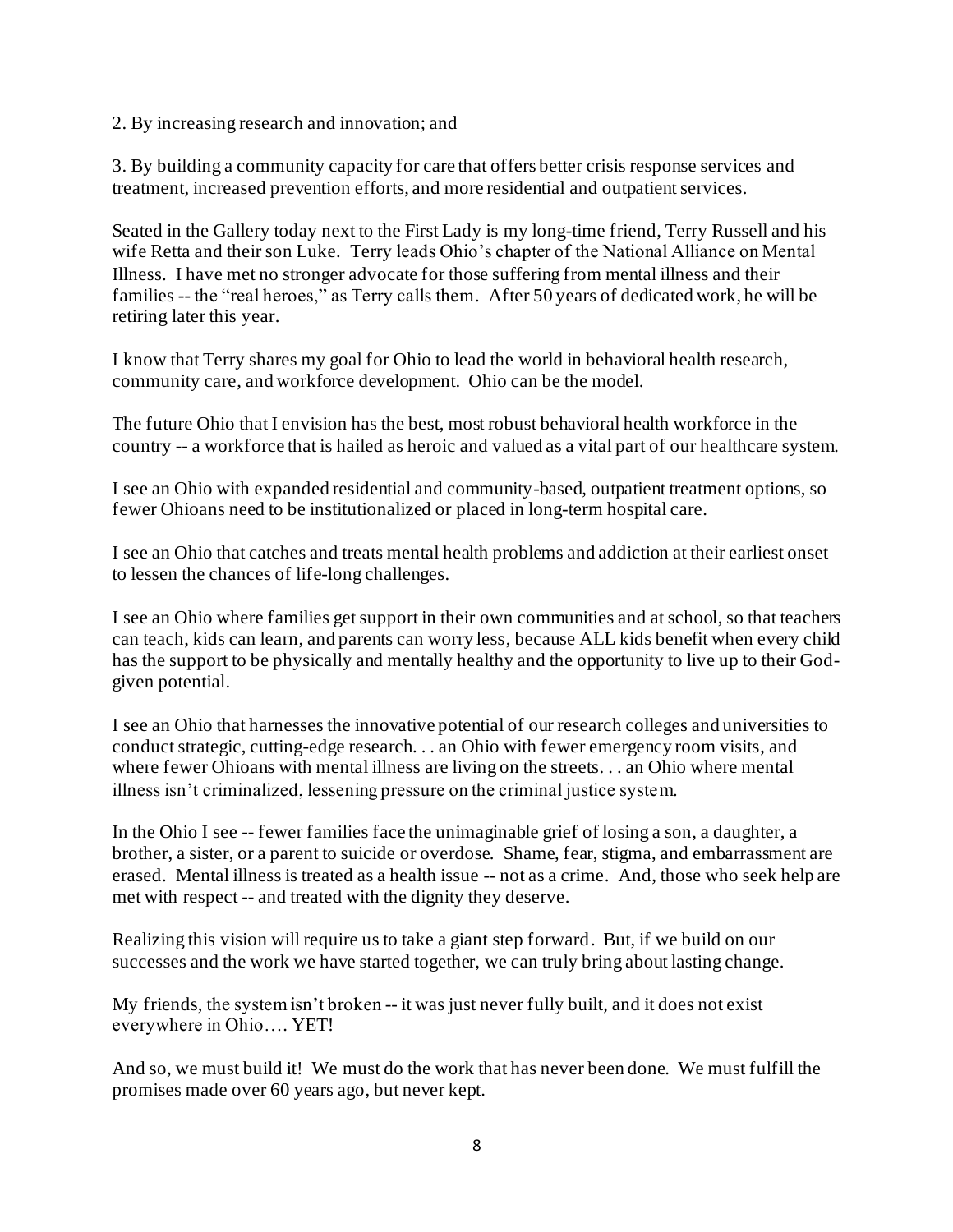The bottom line is this: Ohioans with untreated addiction and mental illness will remain underemployed and unemployed, and so much potential -- for people, for families, for our state -- will be lost if we look the other way.

In the weeks ahead, I will be coming to you with specific proposals for how we finish this important work. It won't happen overnight -- and it will take a major, long-term commitment from ALL of us.

We can create the opportunity for people with mental illness or addiction to build the skills to lead joyful, meaningful lives. And if we do, it will result in reduced community costs, more people working, and more people contributing -- to the vitality of their communities.

We have the ability. We have the talent. We simply must have the will.

### **STATE PARKS**

Let me now talk about our State Parks, wildlife areas, nature preserves, and scenic rivers, which really are the crown jewels of Ohio.

We are blessed with a system of 75 -- soon to be 76 -- State Parks, with many Ohioans discovering them for the first-time during pandemic. From Maumee Bay to Geneva to Lake Hope to Great Seal to Hueston Woods, to John Bryan, our State Parks add so much to our quality of life and make Ohio such a great place to live.

Access to nature is a vital part of both our physical and mental wellbeing, and our Parks have something for everyone -- the calming influence for those looking to relax, the adrenalinepumping activities for those looking for a thrill -- and everything in between!

Thanks to your support and investments, we are working to make these wonderous places even better. Improvements are being made at Parks across the state.

To the east -- we are working on a masterplan that will connect fantastic places -- The Wilds, the new amazing Appalachian Hills Wildlife Area, Jesse Owens State Park, and Burr Oak State Park -- to create a one-of-a-kind adventure. I'm also excited about the development at Shawnee State Park. On the banks of the Ohio River, guests will be able to mountain bike, paddle, travel along one of the Imagination Library's Storybook Trails, and stay at a full-service campsite.

Soon, more people will be able to stay at the new Lodge at Hocking Hills -- Ohio's first new State Park lodge in more than 30 years! And, our newest State Park will be at Oldtown, in Greene County, honoring the heritage of the Shawnee Indians, Tecumseh, and the intersection of the Native Americans and the pioneers.

Members of the General Assembly -- Our dream is for Ohio to have the best State Park system in the country! In the weeks and months ahead, I will be asking you to reinvest in our magnificent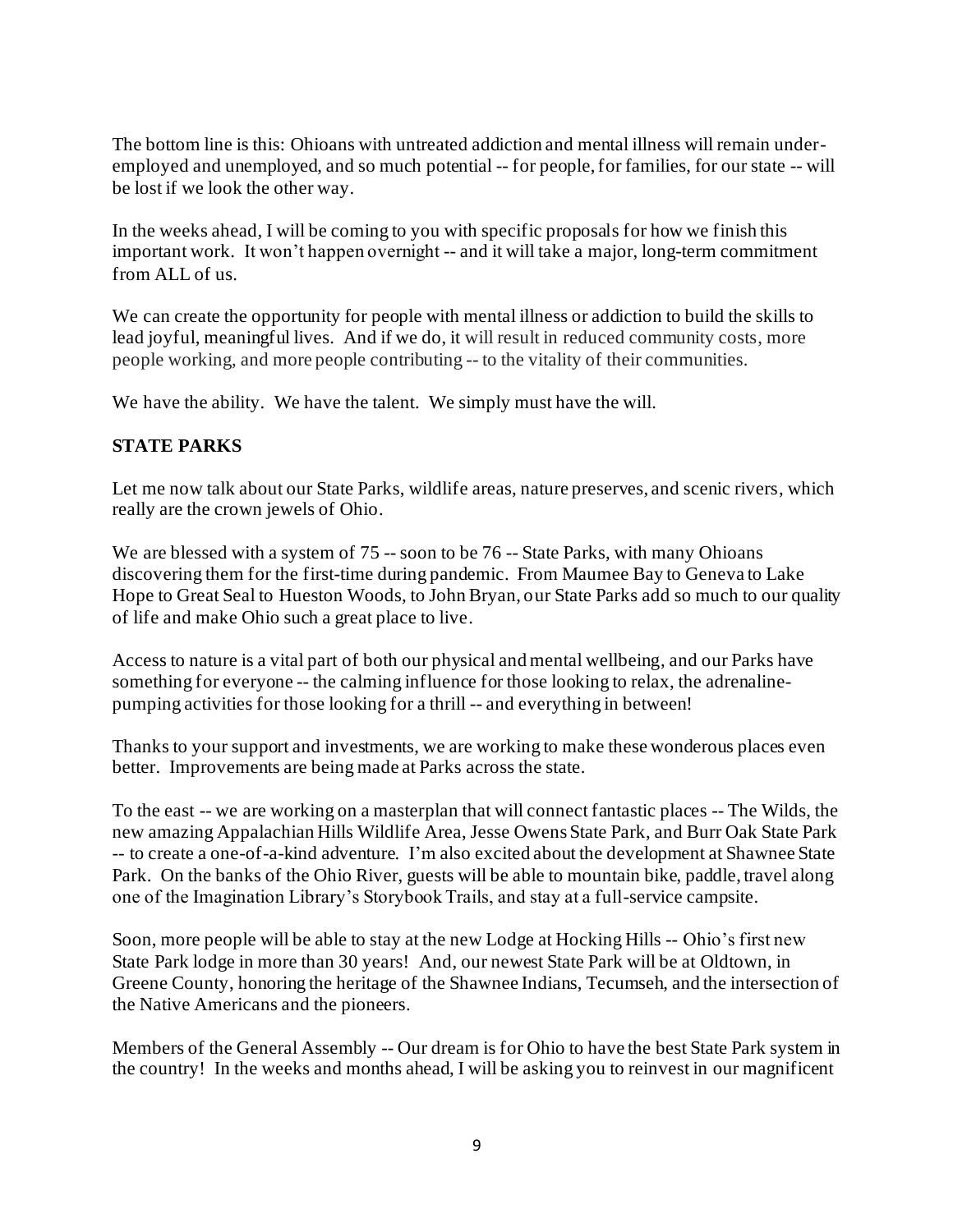State Parks, as I know we share a commitment to preserving the natural beauty that God has graciously bestowed upon Ohio!

By continuing to invest in our Parks, when visitors come, they will feel like family. And they will say: "THIS IS OHIO!"

## **APPALACHIA**

Developing and showcasing our State Parks in Appalachia is just part of the larger renaissance happening in our Appalachian region. This, also, is THEIR moment!

We can be a part of it -- we need to be a part of it -- by re-igniting the pioneer spirit of the Ohioans who built this state! One of the most important things we can do that will benefit -- not only the 32 counties in the Appalachian region, but also our entire state -- is to make a longoverdue, comprehensive investment in Appalachia.

And so, Members of the General Assembly, I intend to work with you and local leaders to create an investment program to revitalize and rebuild the economies and the Main Streets of the area where Ohio began. We have an historic opportunity to dedicate resources to an area of our state that is ready to flourish!

In the coming days and weeks, I will work together with you and community leaders to help the region plan and implement improvements that reflect the vision of local communities, investing in things, such as downtown re-development, further expansion of broadband coverage, workforce development, student wellness in schools, and fighting the on-going battle against addiction.

Our citizens in Appalachia are strong! They have a great and proud history. Generations have built a life there, planting roots deep in the soil along the Ohio River. And THIS -- this is now Appalachia's time.

### **MENTORS/SCHOLARSHIPS**

Ohio is a great state, but there remain gaps in access to opportunity for too many children, and we have a moral obligation to remove the barriers to their success Every child needs a responsible, reliable adult in their lives. For most kids, those mentors are their parents or grandparents. But there are some children in Ohio who don't have that, or they don't have it consistently.

All children need mentors -- someone they can look up to. Someone they can count on. Someone who can help keep them in school and out of trouble and away from the dangers of drugs and alcohol. Someone who can teach them life skills and help them deal with the challenges of growing up and the added burdens of living in difficult, chaotic, stressful, complex situations.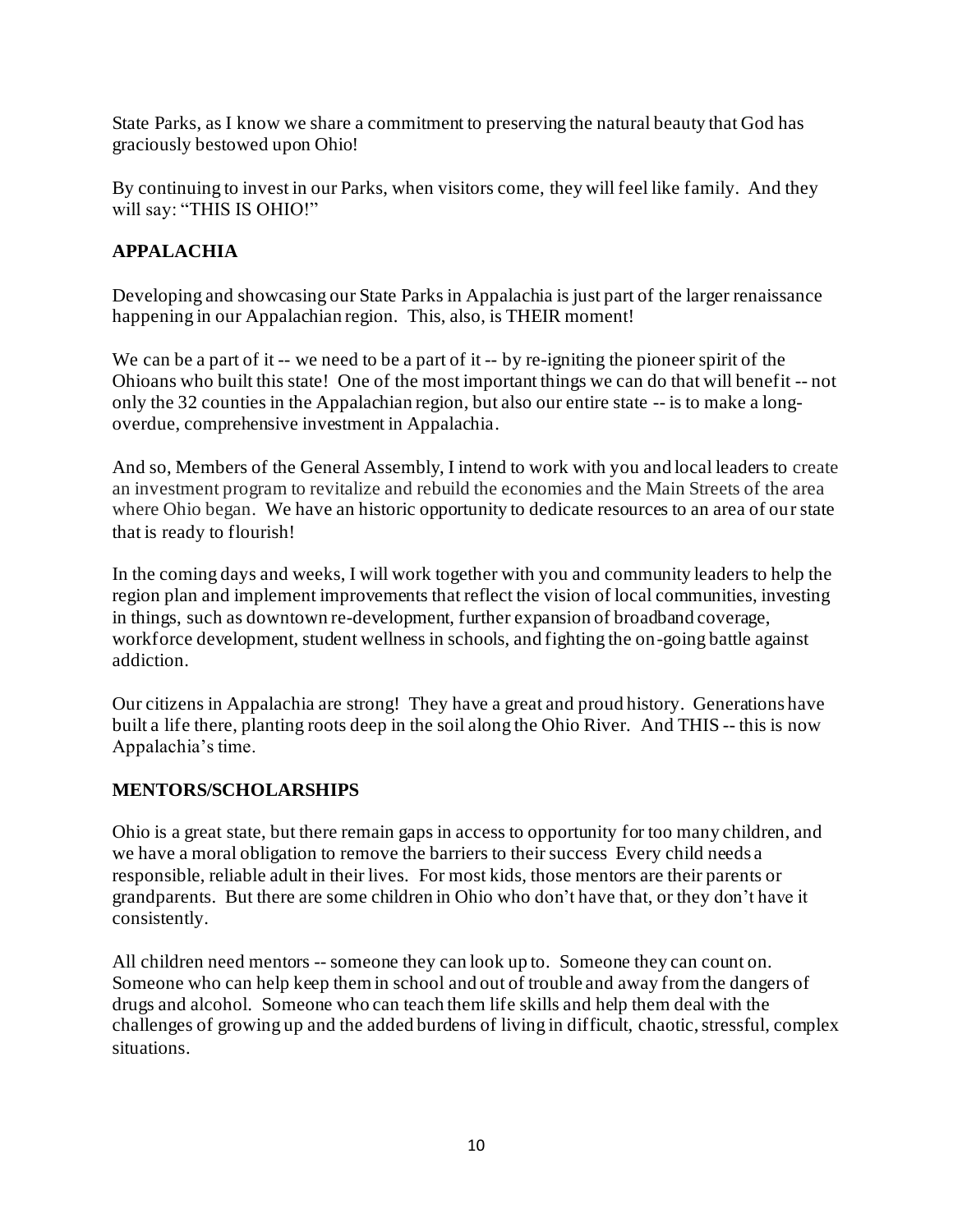Members of the General Assembly -- we have the ability to transform the lives of so many kids, who -- for whatever reason -- don't have someone in their young lives who can be a role model. In the coming days, I intend to work with you and with community leaders and our colleges and universities to create a combined scholarship and mentorship program,so that no child in this state lacks guidance and direction, and so they can have the financial support to continue their education to become career-ready, whether by earning a credential, a certificate, or a degree.

I will need your help and your ideas. There are so many strong advocates in this Chamber for children. We also have some great examples of programs in right here Ohio, such as "I Know I Can" in Columbus, "Say Yes Cleveland," and many more.

We need to do this because, frankly, it is the right thing to do for these kids and for the State. Just as I said regarding those with behavioral health challenges, our state's economy -- our state -- will not fully flourish if we leave these kids behind. There is so much untapped potential - potential that our state simply cannot afford to waste.

An area I have cared deeply about throughout my life is highway safety. Whether driving under the influence of alcohol, marijuana, or other drugs or driving while texting, too many Ohio lives -- too many family members -- are still being lost on our highways.

Last year, fatalities on our roads in Ohio were at their highest level since 2002 -- and we all know that distracted driving is a key factor behind many of these crashes. There were nearly 12,000 distracted driving-related crashes last year in Ohio, causing more than 300 serious injuries and 43 deaths. And, 39 percent of these crashes involved drivers who were 15 to 24 years-old.

We must do more. And, Ohioans want us to do more. A 2021 survey of Ohio drivers found that 78 percent of respondents support legislation to toughen our laws on distracted driving.

Representatives Abrams and Lampton have a bill -- House Bill 283 -- pending before you now, that -- if passed -- will significantly help decrease distracted driving tragedies. Twenty-four other states have implemented similar legislation, and those states have seen significant reductions in serious and fatal accidents.

Members of the General Assembly -- lives are at stake. Please pass this bill.

### **LAW ENFORCEMENT**

Let me now turn to law enforcement. Our current generation of law enforcement officers are the most educated, best trained, and most technologically savvy individuals to ever work in the profession. Yet, state funding for on-going training has been haphazard at best.

Some years, the State funds police training. Most years, we don't.

Professional development training, year after year, is something that every single police officer wants, and it directly benefits the public. In last year's budget, you created a Commission to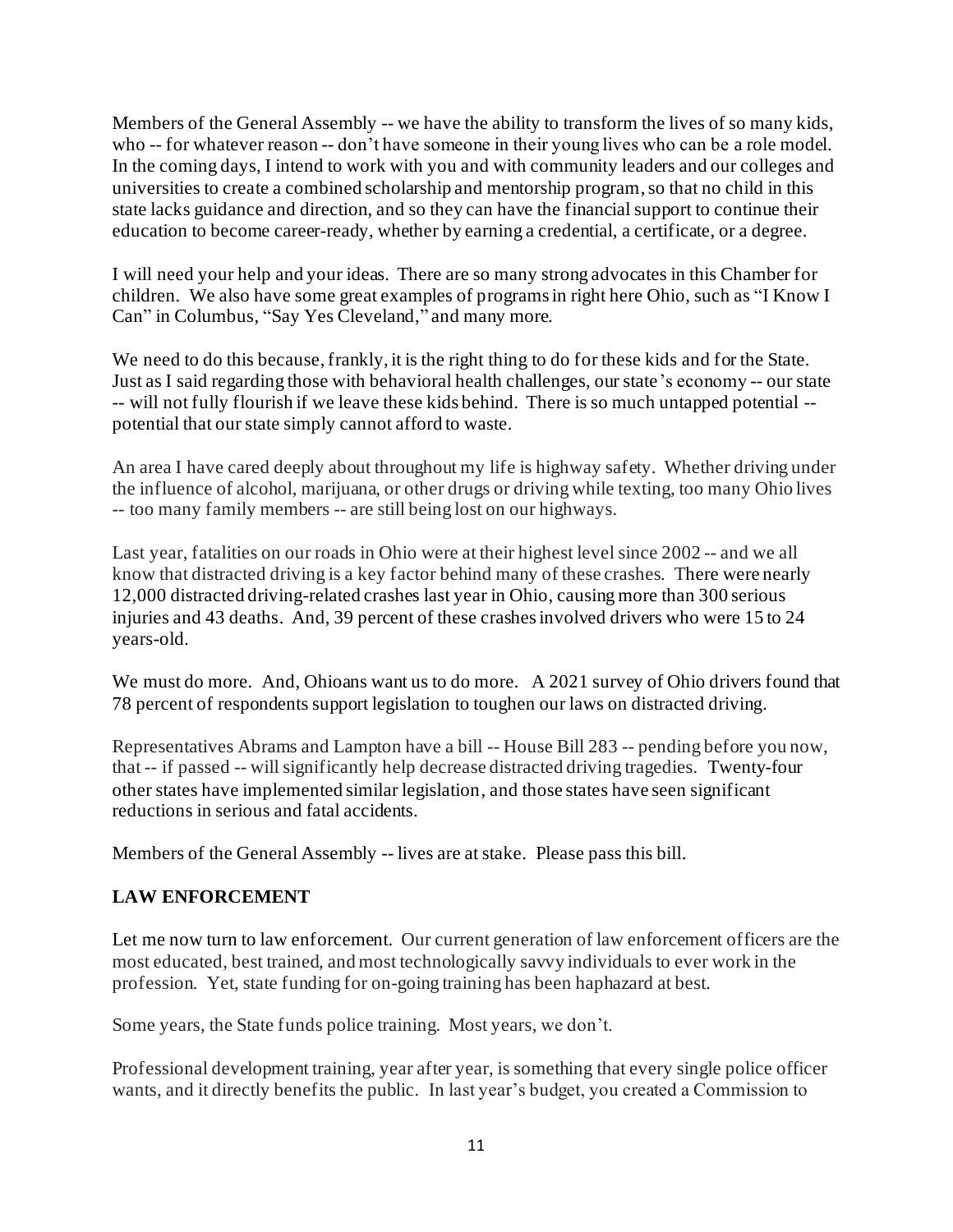study this problem. This Commission was chaired by Senator Hoagland and had representatives from law enforcement; the community; the Attorney General's Office; and also included Representatives Richardson, West, and Abrams; and Senators O'Brien and Thomas.

I am asking you simply to adopt the recommendations of the Commission that you created. These recommendations will create a permanent funding source for on-going training.

In addition to properly funding law enforcement training, we also must do a better job of treating and viewing our deputies, officers, and troopers like we do other professionals in this state. Representatives Abrams and Plummer have been working on legislation that would help standardize oversight of our law enforcement professionals, increase transparency within the system, and require independent investigation of officer-involved critical incidents. I support this bill and look forward to signing it into law.

Finally, we must work hard to support our officers and deputies by giving them the resources to go after violent criminals. We know that just a small number of dangerous offenders are causing the vast majority of violent crime in this state. Together, we recently allocated \$250 million to address, in part, violent crime in our communities. But, money, alone, is not enough.

We must also strengthen our laws to deal with violent offenders who have lost their legal right to possess a firearm, but still carry and use weapons to commit violent crime. Now, it's a small group, but we must target them, and we must remove them from society!

There is a bill currently pending before you that achieves this goal by increasing penalties on these dangerous felons. Chiefs, deputies, prosecutors, and frontline patrol officers have asked us to support this legislation, as it will help them deal with the most violent offenders in their communities.

We need to get tough on the convicted violent offenders who carry and use weapons in violation of the law. If we can remove this small group of dangerous offenders from our streets, the violent crime in our neighborhoods will be reduced dramatically -- and the citizens and families who live there will be safer, and lives will be saved.

### **GOVERNOR'S IMAGINATION LIBRARY**

Before I conclude, I saved the best for last! I am very pleased now to introduce my bride of almost 55 years -- First Lady of Ohio, Fran DeWine.

Frances is -- and always has been -- an amazing champion for children. At the start of our Administration, she partnered with the Dolly Parton Imagination Library to create the Ohio Governor's Imagination Library. I want to thank the Legislature for providing the funds -- that are being matched by the local communities -- to provide a book each month to Ohio children ages zero to five.

When we started, only 13 percent of eligible Ohio kids were receiving these books. Now, that number has risen to 43 percent, and so far over 6.9 million books have been mailed to children in